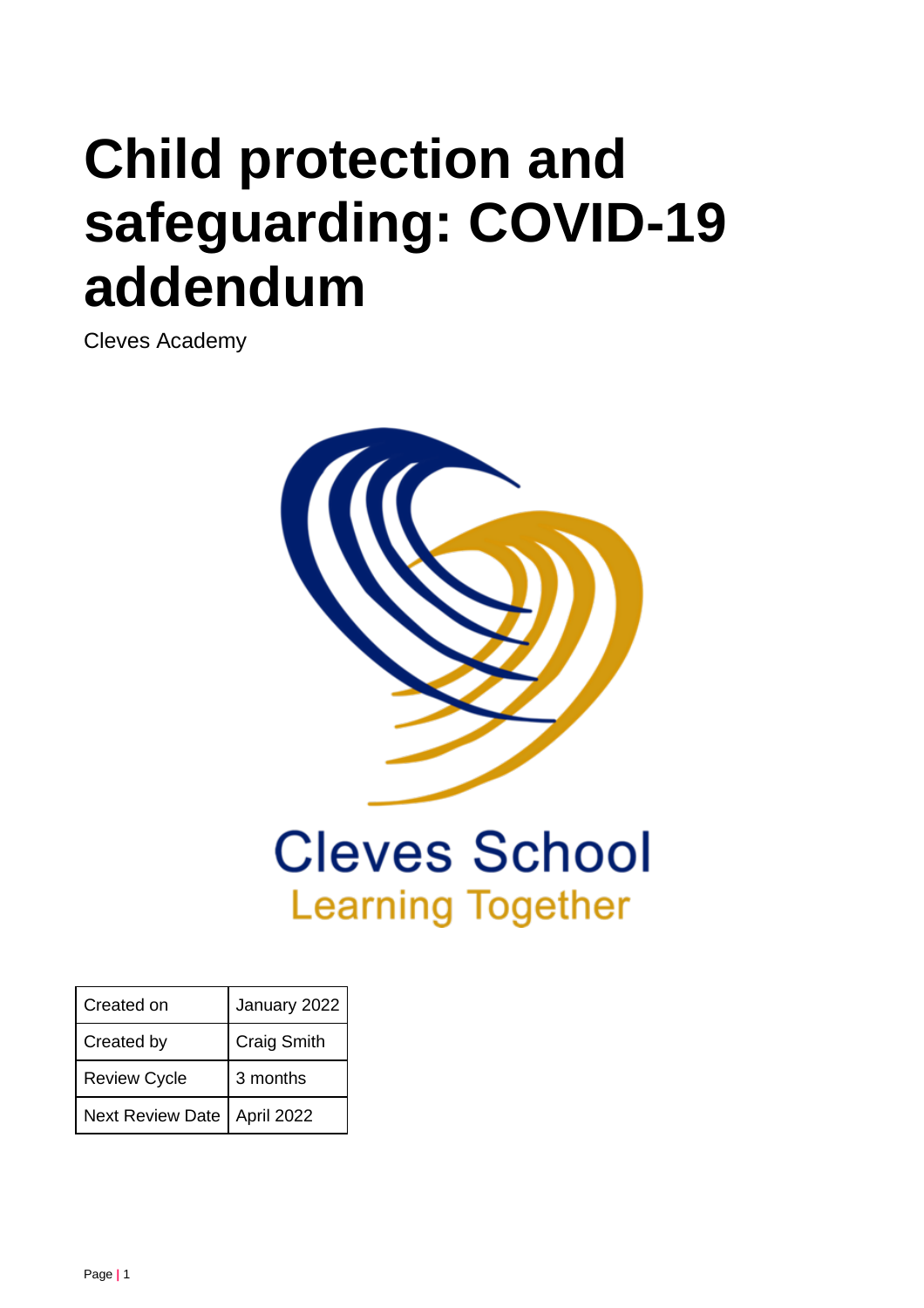## **Contents**

## <span id="page-1-0"></span>**Important contacts**

| <b>ROLE</b>                                                                | <b>NAME</b>                                                | <b>CONTACT DETAILS</b>                                       |
|----------------------------------------------------------------------------|------------------------------------------------------------|--------------------------------------------------------------|
| Designated safeguarding leads<br>(DSL)                                     | <b>Chris Hodges</b><br>Craig Smith<br>Hugh Thomas          | 07525 025648<br>07740 336161 or 01932 788096<br>07811 210322 |
| Designated member of senior<br>leadership team if DSLs can't be<br>on site | Emma Turner                                                | 07956 058683                                                 |
| Headteacher                                                                | <b>Chris Hodges</b><br>Craig Smith - Deputy<br>Headteacher | 07525 025648<br>07740 336161 or 01932 788096                 |
| Local authority designated<br>officer (LADO)                               |                                                            | 0300 200 1006                                                |
| Chair of governors                                                         | Susan Foster                                               | 07930 546478                                                 |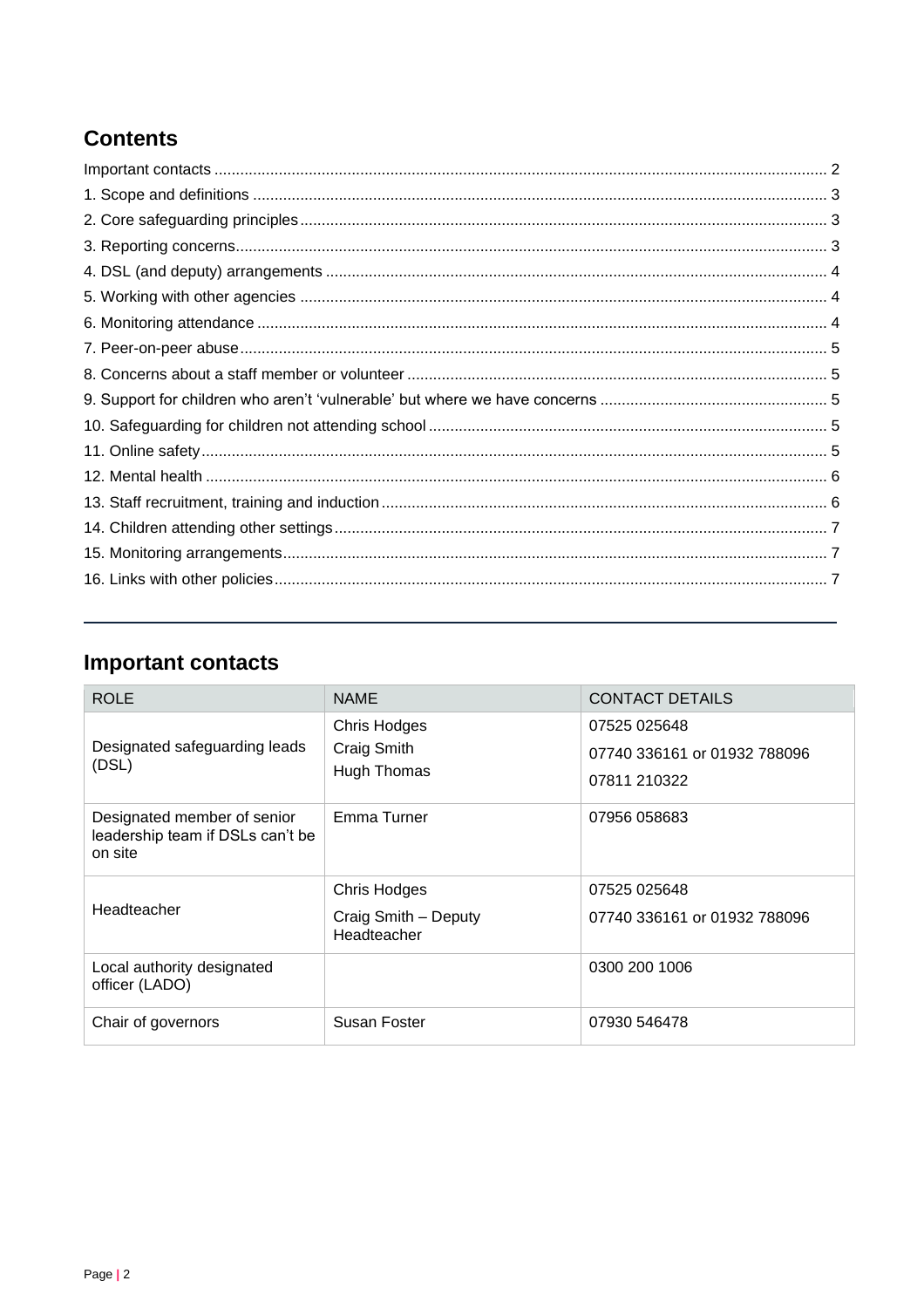## <span id="page-2-0"></span>**1. Scope and definitions**

This addendum applies during any period of school closure due to COVID-19.

It sets out changes to our normal child protection policy in light of the Department for Education's guidance [Coronavirus: safeguarding in schools, colleges and other providers,](https://www.gov.uk/government/publications/covid-19-safeguarding-in-schools-colleges-and-other-providers) and should be read in conjunction with that policy.

Unless covered here, our normal child protection policy continues to apply.

The Department for Education's (DfE's) definition of 'vulnerable children' includes those who:

> Have a social worker, including children:

- With a child protection plan
- With a child in need plan
- Looked after by the local authority
- Have an education, health and care (EHC) plan
- Have been assessed as otherwise vulnerable, e.g those who are:
	- On the edge of receiving support from children's services
	- Adopted
	- At risk of becoming NEET (not in employment , education or training)
	- Living in temporary accommodation
	- Young carers
	- Considered vulnerable by the school of LA

#### <span id="page-2-1"></span>**2. Core safeguarding principles**

We will still have regard to the statutory safeguarding guidance, [Keeping Children Safe in Education.](https://www.gov.uk/government/publications/keeping-children-safe-in-education--2)

Although we are operating in a different way to normal, we are still following these important safeguarding principles:

- The best interests of children must come first
- If anyone has a safeguarding concern about any child, they should continue to act on it immediately
- A designated safeguarding lead (DSL) should be available at all times (see section 4 for details of our arrangements)
- It's essential that unsuitable people don't enter the school workforce or gain access to children
- Children should continue to be protected when they are online

#### <span id="page-2-2"></span>**3. Reporting concerns**

All staff and volunteers must continue to act on any concerns they have about a child immediately. It is still vitally important to do this.

As a reminder, all staff should continue to work with and support children's social workers, where they have one, to help protect vulnerable children.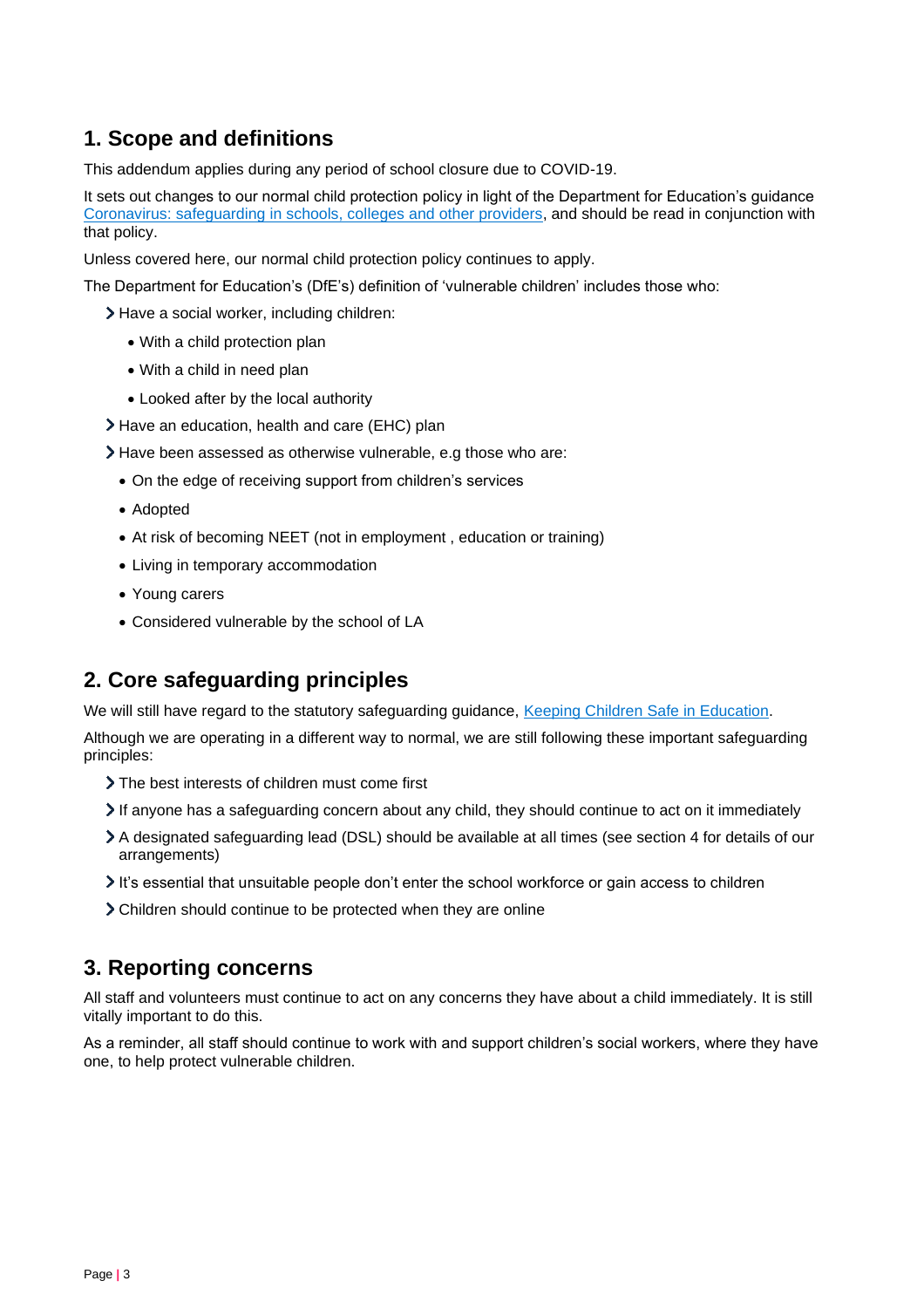### <span id="page-3-0"></span>**4. DSL arrangements**

We aim to have a trained DSL on site wherever possible. Details of all important contacts are listed in the 'Important contacts' section at the start of this addendum.

If our DSL can't be in school, they can be contacted by: Chris Hodges (Headteacher) can be contacted on 07525 025648, Craig Smith (Deputy Headteacher) 07740 336161 or Hugh Thomas (DSL 07811 210322). If you are concerned about a child and a DSL is not in school, you should contact one of the above by phone immediately.

We will keep all school staff and volunteers informed by email as to who will be the DSL on any given day, and how to contact them.

We will ensure that DSLs, wherever their location, know who the most vulnerable children in our school are.

On occasions where there is no DSL or deputy on site, a senior leader who is always on site, will take responsibility for co-ordinating safeguarding and will contact one of the DSLs by phone if you are unable to. This will be Emma Turner (Business Manager) who can be contacted on 07956 058683

The senior leader will be responsible for liaising with the off-site DSL to make sure they (the senior leader) can:

- I dentify the most vulnerable children in school
- Update and manage access to child protection files, where necessary
- Liaise with children's social workers where they need access to children in need and/or to carry out statutory assessments

#### <span id="page-3-1"></span>**5. Working with other agencies**

We will continue to work with our 3 local safeguarding partners, children's social care, with virtual school heads for looked-after and previously looked-after children, and with any other relevant safeguarding and welfare partners, to help keep children safe.

We will continue to update this addendum where necessary, to reflect any updated guidance from:

The local authority about children with education, health and care (EHC) plans, the local authority designated officer and children's social care, reporting mechanisms, referral thresholds and children in need

#### <span id="page-3-2"></span>**6. Monitoring attendance**

As most children will not be attending school during this period of school closure, we will not be completing our usual attendance registers or following our usual procedures to follow up on non-attendance.

The exception to this is where any child we expect to attend school during the closure doesn't attend, or stops attending. In these cases we will:

- Follow up on their absence with their parents or carers, by contacting them at the earliest opportunity. Gemma Clarke our welfare officer will make this contact.
- Notify their social worker, where they have one

We are using the Department for Education's daily online attendance form to keep an accurate record of who is attending school.

<span id="page-3-3"></span>We will make arrangements with parents and carers to make sure we have up-to-date emergency contact details, and additional contact details where possible. Parents are sent SIMs contact records to review and update annually and are reminded via the school website to keep these details up-to-date where changes occur.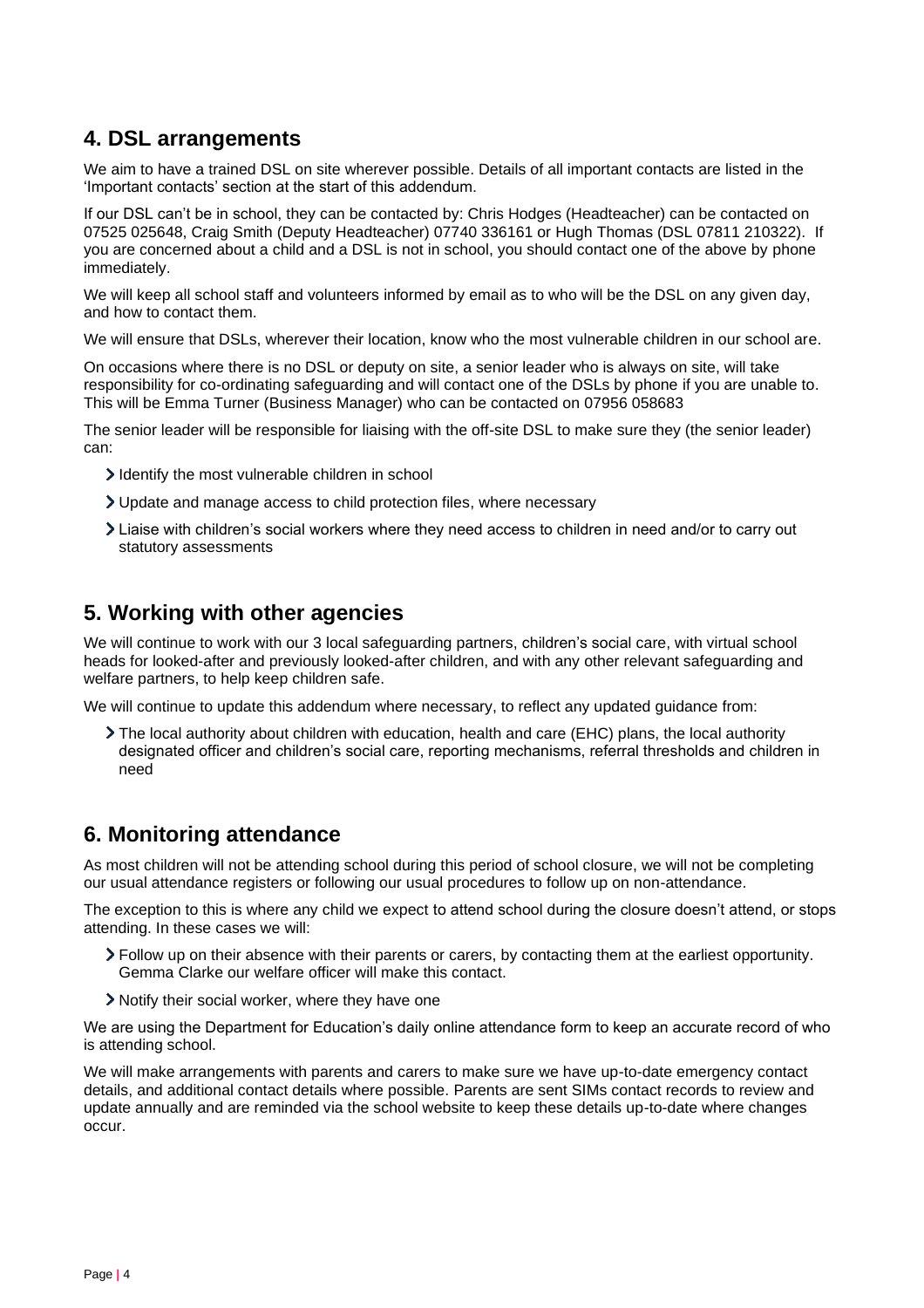## **7. Peer-on-peer abuse**

We will continue to follow the principles set out in part 5 of Keeping Children Safe in Education when managing reports and supporting victims of peer-on-peer abuse.

<span id="page-4-0"></span>Staff should continue to act on any concerns they have immediately.

## **8. Concerns about a staff member or volunteer**

We will continue to follow the principles set out in part 4 of Keeping Children Safe in Education.

Staff should continue to act on any concerns they have immediately – whether those concerns are about staff/supply teachers/volunteers working on site or remotely.

We will continue to refer adults who have harmed or pose a risk of harm to a child or vulnerable adult to the Disclosure and Barring Service (DBS).

We will continue to refer potential cases of teacher misconduct to the Teaching Regulation Agency. We will do this using the email address [Misconduct.Teacher@education.gov.uk](mailto:Misconduct.Teacher@education.gov.uk) for the duration of the COVID-19 period, in line with government guidance.

## <span id="page-4-1"></span>**9. Contact Plans**

We have regular contact plans in place for children with a social worker and children who we have safeguarding concerns about, for circumstances where:

- They won't be attending school (for example where the school, parent/carer and social worker, if relevant, have decided together that this wouldn't be in the child's best interests); or
- They would usually attend but have to self-isolate

We have agreed these plans with children's social care where relevant, and will review them on a weekly basis.

If we can't make contact, we will contact children's social care or the police as necessary or appropriate.

## <span id="page-4-2"></span>**10. Safeguarding all children**

Staff and volunteers are aware that this difficult time potentially puts all children at greater risk.

Staff and volunteers will continue to be alert to any signs of abuse, or effects on pupils' mental health that are also safeguarding concerns, and act on concerns immediately. In particular, children are likely to be spending more time online (see section 11 below).

#### **10.1 Children returning to school**

The DSL (or deputy) will do all they reasonably can to find out from parents and carers whether there have been any changes regarding welfare, health and wellbeing that they should be aware of before children return from lockdown or any other period of self-isolation.

The DSL (and deputy) will be given time to support staff and children regarding new concerns (and referrals as appropriate) as children return to school.

Staff and volunteers will be alert to any new safeguarding concerns as they see pupils in person.

## <span id="page-4-3"></span>**11. Online safety**

#### **11.1 In school**

We will continue to have appropriate filtering and monitoring systems in place in school as outlined in the school's E-safety policy.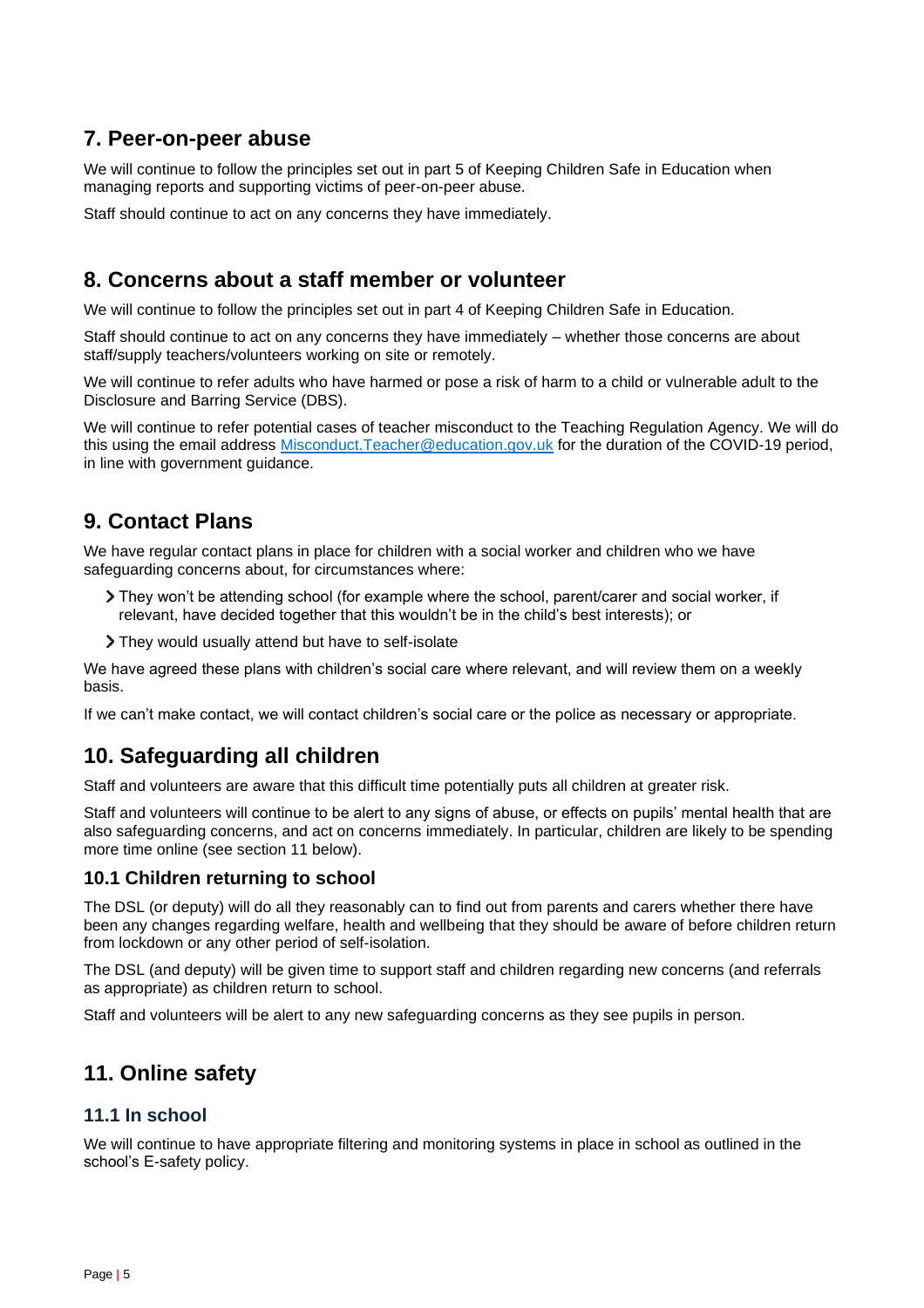#### **11.2 Outside school**

Where staff are interacting with children online, they will continue to follow our existing code of conduct and IT acceptable use policy. The following technology and platforms will be used by teaching staff to set work and communicate with the children; Google Classroom, Google Meets, Google Email and other platforms such as Seesaw. Live video streaming will not be used unless permission is given by the headteacher in advance,

Reference is to be made to the remote learning policy for further guidance.

Staff will continue to be alert to signs that a child may be at risk of harm online, and act on any concerns immediately, following our reporting procedures as set out in section 3 of this addendum.

We will make sure children know how to report any concerns they have back to our school, and signpost them to other sources of support too.

#### **11.3 Working with parents and carers**

We will make sure parents and carers, through regular updates and regular correspondence:

- Are aware of the potential risks to children online and the importance of staying safe online
- Know what our school is asking children to do online, including what sites they will be using and who they will be interacting with from our school
- Know where else they can go for support to keep their children safe online (the school website details further resources to assist parents/carers with this and our weekly newsletter contains a weekly article on an aspect of online safety)

#### <span id="page-5-0"></span>**12. Mental health**

#### **12.1 Children returning to school**

Staff will be aware of the possible effects that this period may have had on pupils' mental health. They will look out for behavioural signs, including pupils being fearful, withdrawn, aggressive, oppositional or excessively clingy, to help identify where support may be needed.

Where possible, we will continue to offer support for pupil mental health for all pupils through our usual approaches of pastoral meetings, counselling and play therapies.

We will also signpost all pupils, parents and staff to other resources to support good mental health at this time.

When setting expectations for pupils learning remotely and not attending school, teachers will bear in mind the potential impact of the current situation on both children's and adults' mental health.

Staff will be alert to mental health concerns in children who are at home, and act on these immediately, following our reporting procedures as set out in section 3 of this addendum.

## <span id="page-5-1"></span>**13. Staff recruitment, training and induction**

#### **13.1 Recruiting new staff and volunteers**

We continue to recognise the importance of robust safer recruitment procedures, so that adults and volunteers who work in our school are safe to work with children.

We will continue to follow our safer recruitment procedures, and part 3 of Keeping Children Safe in Education.

In urgent cases, when validating proof of identity documents to apply for a DBS check, we will initially accept verification of scanned documents via online video link, rather than being in physical possession of the original documents. This approach is in line with revised guidance from the DBS.

New staff must still present the original documents when they first attend work at our school.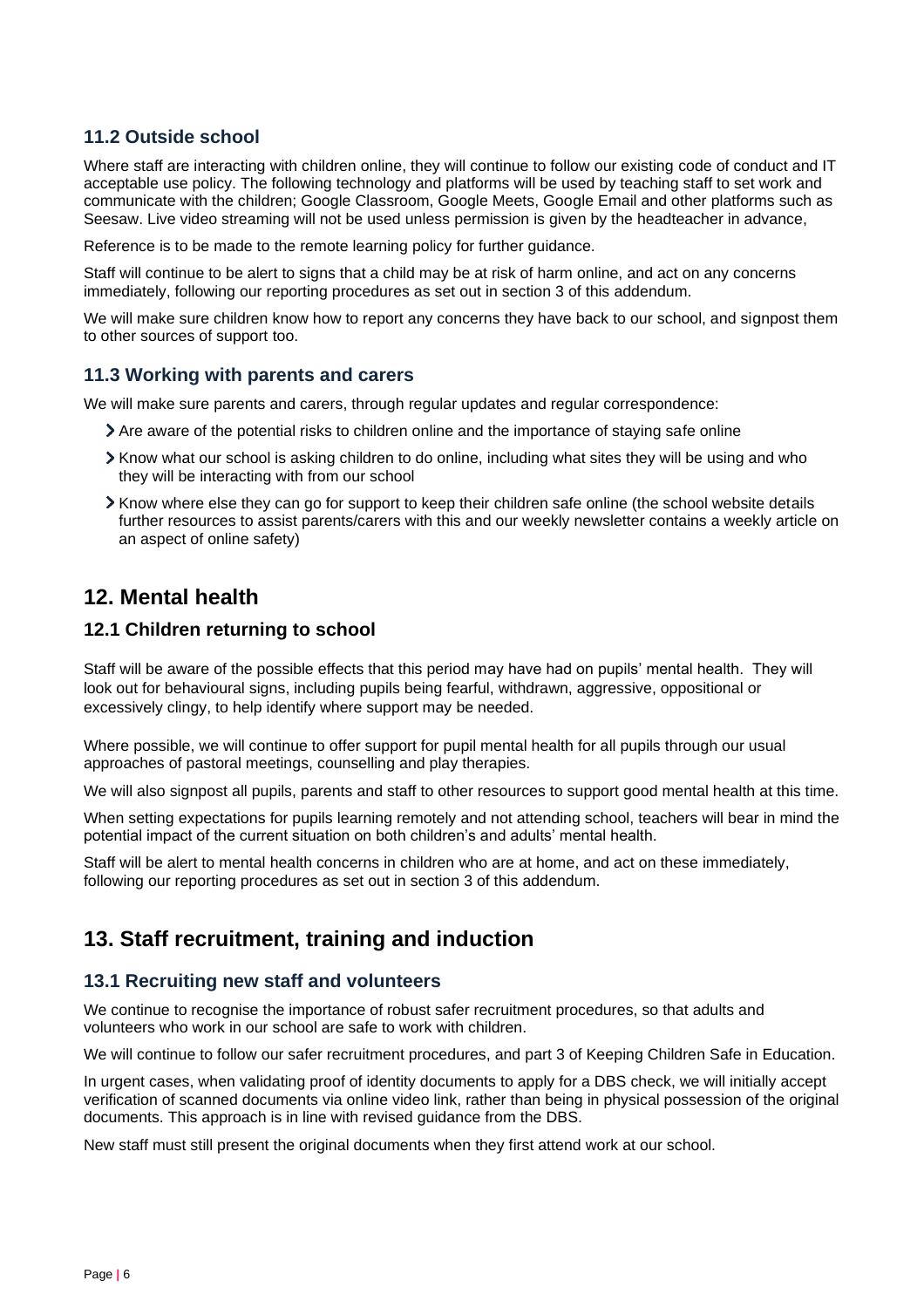We will continue to do our usual checks on new volunteers, and do risk assessments to decide whether volunteers who aren't in regulated activity should have an enhanced DBS check, in accordance with paragraphs 167-172 of Keeping Children Safe in Education.

#### **14. Safeguarding induction and training**

We will make sure staff and volunteers are aware of changes to our procedures and local arrangements.

New staff and volunteers will continue to receive:

- > A safeguarding induction
- A copy of our children protection policy (and this addendum)
- > Keeping Children Safe in Education part 1

#### **15. Keeping records of who's on site**

We will keep a record of which staff and volunteers are on site each day, and that appropriate checks have been carried out for them.

We will continue to keep our single central record up to date.

We will use the single central record to log:

- Everyone working or volunteering in our school each day
- Details of any risk assessments carried out on staff and volunteers

### <span id="page-6-0"></span>**14. Children attending other settings**

Where children are temporarily required to attend another setting, we will make sure the receiving school is provided with any relevant welfare and child protection information.

Wherever possible, our DSL (or deputy) and/or special educational needs co-ordinator (SENCO) will share, as applicable:

- $\sum$  The reason(s) why the child is considered vulnerable and any arrangements in place to support them
- The child's EHC plan, child in need plan, child protection plan or personal education plan
- > Details of the child's social worker
- > Details of the virtual school head

Where the DSL, deputy or SENCO can't share this information, the senior leader(s) identified in section 4 will do this.

We will share this information before the child arrives as far as is possible, and otherwise as soon as possible afterwards.

#### <span id="page-6-1"></span>**15. Monitoring arrangements**

This policy will be reviewed as guidance from the 3 local safeguarding partners, the LA or DfE is updated, and as a minimum every 3 months by the headteacher. At every review, it will be approved by the full governing board.

#### <span id="page-6-2"></span>**16. Links with other policies**

This policy links to the following policies and procedures:

- Child protection and safeguarding policy
- > Staff Code of Conduct